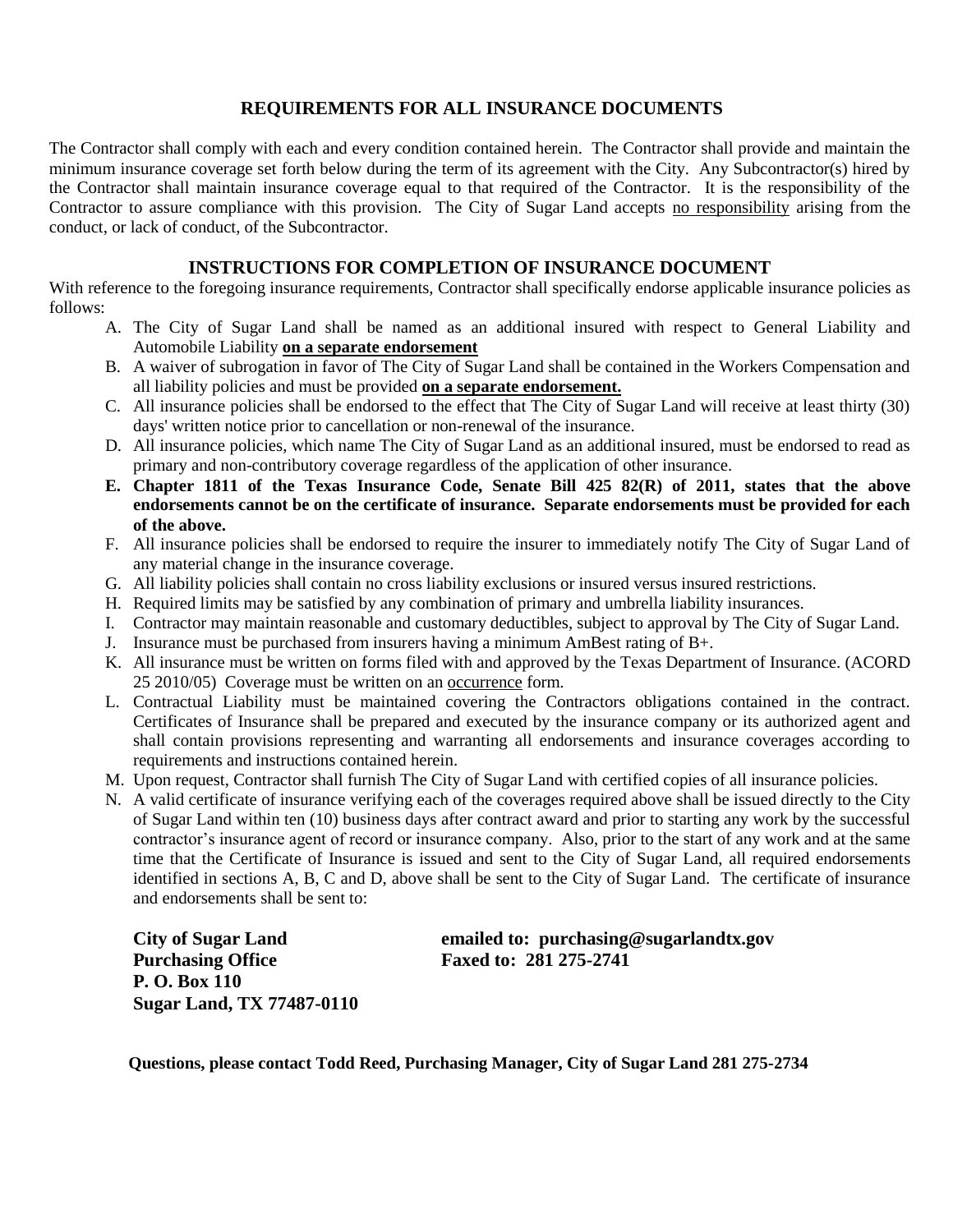|                                                                                                                                                                                                                                                                                                                                                                                                                  |                                                                                                    |                                                    |                                                                                 | DATE (MM/DD/YYYY)        |   |
|------------------------------------------------------------------------------------------------------------------------------------------------------------------------------------------------------------------------------------------------------------------------------------------------------------------------------------------------------------------------------------------------------------------|----------------------------------------------------------------------------------------------------|----------------------------------------------------|---------------------------------------------------------------------------------|--------------------------|---|
| <b>CERTIFICATE OF LIABILITY INSURANCE</b>                                                                                                                                                                                                                                                                                                                                                                        |                                                                                                    |                                                    |                                                                                 | 01/01/1900               |   |
| THIS CERTIFICATE IS ISSUED AS A MATTER OF INFORMATION ONLY AND CONFERS NO RIGHTS UPON THE CERTIFICATE HOLDER. THIS<br>CERTIFICATE DOES NOT AFFIRMATIVELY OR NEGATIVELY AMEND, EXTEND OR ALTER THE COVERAGE AFFORDED BY THE POLICIES<br>BELOW. THIS CERTIFICATE OF INSURANCE DOES NOT CONSTITUTE A CONTRACT BETWEEN THE ISSUING INSURER(S), AUTHORIZED<br>REPRESENTATIVE OR PRODUCER, AND THE CERTIFICATE HOLDER. |                                                                                                    |                                                    |                                                                                 |                          |   |
| IMPORTANT: If the certificate holder is an ADDITIONAL INSURED, the policy(ies) must be endorsed. If SUBROGATION IS WAIVED, subject to the<br>terms and conditions of the policy, certain policies may require an endorsement. A statement on this certificate does not confer rights to the<br>certificate holder in lieu of such endorsement(s).                                                                |                                                                                                    |                                                    |                                                                                 |                          |   |
| <b>PRODUCER</b>                                                                                                                                                                                                                                                                                                                                                                                                  | <b>CONTACT</b><br>NAME:                                                                            |                                                    |                                                                                 |                          |   |
| <b>ABC Insurance Agency</b>                                                                                                                                                                                                                                                                                                                                                                                      | <b>PHONE</b><br>(A/C, No, Ext):                                                                    |                                                    | <b>FAX</b><br>(AVC, No):                                                        |                          |   |
| B<br>555 Main Street                                                                                                                                                                                                                                                                                                                                                                                             | <b>E-MAIL</b><br><b>ADDRESS:</b>                                                                   |                                                    |                                                                                 |                          |   |
| Tampa, FL 33333-0000                                                                                                                                                                                                                                                                                                                                                                                             |                                                                                                    |                                                    | <b>INSURER(S) AFFORDING COVERAGE</b>                                            | <b>NAIC#</b>             |   |
| <b>INSURED</b>                                                                                                                                                                                                                                                                                                                                                                                                   | <b>INSURER A: Insurance Carrier</b><br>00000                                                       |                                                    |                                                                                 | 00000                    |   |
|                                                                                                                                                                                                                                                                                                                                                                                                                  | <b>INSURER B: Insurance Carrier</b><br><b>INSURER C: Insurance Carrier</b>                         |                                                    | D                                                                               | 00000                    | E |
| <b>XYZ Company</b><br>123 Apple Street                                                                                                                                                                                                                                                                                                                                                                           | <b>INSURER D: Insurance Carrier</b>                                                                |                                                    |                                                                                 | 00000                    |   |
| Tampa, FL 22222-0000                                                                                                                                                                                                                                                                                                                                                                                             | <b>INSURER E: Insurance Carrier</b><br>00000                                                       |                                                    |                                                                                 |                          |   |
|                                                                                                                                                                                                                                                                                                                                                                                                                  | <b>INSURER F: Insurance Carrier</b>                                                                |                                                    |                                                                                 | 00000                    |   |
| <b>COVERAGES</b><br><b>CERTIFICATE NUMBER:</b><br>THIS IS TO CERTIFY THAT THE POLICIES OF INSURANCE LISTED BELOW HAVE BEEN ISSUED TO THE INSURED NAMED ABOVE FOR THE POLICY PERIOD                                                                                                                                                                                                                               |                                                                                                    |                                                    | <b>REVISION NUMBER:</b>                                                         |                          |   |
| INDICATED. NOTWITHSTANDING ANY REQUIREMENT, TERM OR CONDITION OF ANY CONTRACT OR OTHER DOCUMENT WITH RESPECT TO WHICH THIS<br>CERTIFICATE MAY BE ISSUED OR MAY PERTAIN, THE INSURANCE AFFORDED BY THE POLICIES DESCRIBED HEREIN IS SUBJECT TO ALL THE TERMS,<br>EXCLUSIONS AND CONDITIONS OF SUCH POLICIES. LIMITS SHOWN MAY HAVE BEEN REDUCED BY PAID CLAIMS.                                                   |                                                                                                    |                                                    |                                                                                 |                          |   |
| <b>ADDL SUBR</b><br><b>INSR</b><br>LTR<br><b>TYPE OF INSURANCE</b><br><b>POLICY NUMBER</b><br>INSR WVD                                                                                                                                                                                                                                                                                                           |                                                                                                    | POLICY EFF POLICY EXP<br>(MM/DD/YYYY) (MM/DD/YYYY) | <b>LIMITS</b>                                                                   |                          |   |
| G<br><b>GENERAL LIABILITY</b><br>$\times$<br><b>COMMERCIAL GENERAL LIABILITY</b><br>м<br>Υ<br>Y                                                                                                                                                                                                                                                                                                                  |                                                                                                    | N                                                  | <b>EACH OCCURRENCE</b><br>DAMAGE TO RENTED<br>PREMISES (Ea occurrence)          | \$1,000,000<br>\$100,000 | O |
| CLAIMS-MADE X<br><b>OCCUR</b>                                                                                                                                                                                                                                                                                                                                                                                    |                                                                                                    |                                                    | MED EXP (Any one person)                                                        | \$5,000                  |   |
| А<br>X123456<br>н                                                                                                                                                                                                                                                                                                                                                                                                |                                                                                                    | 01/01/1900/101/01/1900                             | PERSONAL & ADV INJURY                                                           | \$1,000,000              |   |
| <b>GEN'L AGGREGATE LIMIT APPLIES PER:</b>                                                                                                                                                                                                                                                                                                                                                                        |                                                                                                    |                                                    | <b>GENERAL AGGREGATE</b>                                                        | \$2,000,000              |   |
| PRO-<br>JECT<br><b>POLICY</b>                                                                                                                                                                                                                                                                                                                                                                                    |                                                                                                    |                                                    | PRODUCTS - COMP/OP AGG                                                          | \$1,000,000<br>s         |   |
| <b>AUTOMOBILE LIABILITY</b><br>Y                                                                                                                                                                                                                                                                                                                                                                                 |                                                                                                    |                                                    | <b>COMBINED SINGLE LIMIT</b><br>(Ea accident)                                   | \$1,000,000              |   |
| $\times$<br><b>ANY AUTO</b>                                                                                                                                                                                                                                                                                                                                                                                      |                                                                                                    |                                                    | BODILY INJURY (Per person)                                                      | s                        |   |
| ALL OWNED<br><b>SCHEDULED</b><br><b>AUTOS</b><br><b>AUTOS</b><br>в<br>123456789<br>NON-OWN                                                                                                                                                                                                                                                                                                                       |                                                                                                    | 01/01/1900 01/01/1900                              | BODILY INJURY (Per accident)<br>PROPERTY DAMAGE                                 | S                        |   |
| <b>HIRED AUTOS</b><br><b>AUTOS</b>                                                                                                                                                                                                                                                                                                                                                                               |                                                                                                    |                                                    | (Per accident)                                                                  | S<br>S                   |   |
| ×<br><b>UMBRELLA LIAB</b><br>×<br>۷L<br><b>OCCUR</b><br>Y                                                                                                                                                                                                                                                                                                                                                        |                                                                                                    |                                                    | <b>EACH OCCURRENCE</b>                                                          | s                        |   |
| C<br><b>EXCESS LIAB</b><br><b>CLAIMS MADE</b>                                                                                                                                                                                                                                                                                                                                                                    |                                                                                                    |                                                    | <b>AGGREGATE</b>                                                                | S                        |   |
| <b>DED</b><br><b>RETENTION \$</b><br>К                                                                                                                                                                                                                                                                                                                                                                           |                                                                                                    |                                                    |                                                                                 | S                        |   |
| <b>WORKERS COMPENSATION</b><br>AND EMPLOYERS' LIABILITY<br>Y/N                                                                                                                                                                                                                                                                                                                                                   |                                                                                                    |                                                    | WC STATU-<br>TORY LIMITS<br>OTH-<br>$\times$<br>ER                              |                          |   |
| ANY PROPRIETOR/PARTNER/EXECUTIVE<br>01234<br>D<br>Y<br>N<br>N/A<br>OFFICE/MEMBER EXCLUDED?                                                                                                                                                                                                                                                                                                                       |                                                                                                    | 01/01/1900 01/01/1900                              | E.L. EACH ACCIDENT                                                              | \$500,000                |   |
| (Mandatory in NH)<br>If yes, describe under                                                                                                                                                                                                                                                                                                                                                                      |                                                                                                    |                                                    | E.L. DISEASE - EA EMPLOYEE \$500,000<br>E.L. DISEASE - POLICY LIMIT   \$500,000 |                          |   |
| <b>DESCRIPTION OF OPERATIONS below</b><br><b>Builder's Risk</b>                                                                                                                                                                                                                                                                                                                                                  |                                                                                                    |                                                    | 100% Insurable Value, replacement cost basis                                    |                          |   |
| Е<br>Y<br>Υ<br>123456                                                                                                                                                                                                                                                                                                                                                                                            |                                                                                                    | 01/01/1900 01/01/1900                              |                                                                                 |                          |   |
| <b>Professional Services</b>                                                                                                                                                                                                                                                                                                                                                                                     |                                                                                                    |                                                    | \$1,000,000 each claim / \$1,000,000 aggregate                                  |                          |   |
| DESCRIPTION OF OPERATIONS / LOCATIONS / VEHICLES (Attach ACORD 101, Additional Remarks Schedule, if more space is required)                                                                                                                                                                                                                                                                                      |                                                                                                    |                                                    |                                                                                 |                          |   |
| Effective January 1, 2012 must be compliant with Chapter 1811, Tex. Ins. Code (SB 425 enacted by Texas Legislature 82(R) session in 2011).                                                                                                                                                                                                                                                                       |                                                                                                    |                                                    |                                                                                 |                          |   |
|                                                                                                                                                                                                                                                                                                                                                                                                                  |                                                                                                    |                                                    |                                                                                 |                          |   |
|                                                                                                                                                                                                                                                                                                                                                                                                                  |                                                                                                    |                                                    |                                                                                 |                          |   |
|                                                                                                                                                                                                                                                                                                                                                                                                                  |                                                                                                    |                                                    |                                                                                 |                          |   |
| <b>CERTIFICATE HOLDER</b>                                                                                                                                                                                                                                                                                                                                                                                        | <b>CANCELLATION</b>                                                                                |                                                    | R                                                                               |                          |   |
| SHOULD ANY OF THE ABOVE DESCRIBED POLICIES BE CANCELLED BEFORE<br>City of Sugar Land                                                                                                                                                                                                                                                                                                                             |                                                                                                    |                                                    |                                                                                 |                          |   |
| P.O. Box 110                                                                                                                                                                                                                                                                                                                                                                                                     | THE EXPIRATION DATE THEREOF, NOTICE WILL BE DELIVERED IN<br>ACCORDANCE WITH THE POLICY PROVISIONS. |                                                    |                                                                                 |                          |   |
| Sugar Land, TX 77487-0110                                                                                                                                                                                                                                                                                                                                                                                        |                                                                                                    |                                                    |                                                                                 |                          |   |
| Attention: Purchasing Office                                                                                                                                                                                                                                                                                                                                                                                     | <b>AUTHORIZED REPRESENTATIVE</b>                                                                   |                                                    |                                                                                 | S                        |   |
|                                                                                                                                                                                                                                                                                                                                                                                                                  | AUTHORIZED SIGNATURE REQUIRED HERE                                                                 |                                                    |                                                                                 |                          |   |
| © 1988-2010 ACORD CORPORATION. All rights reserved.                                                                                                                                                                                                                                                                                                                                                              |                                                                                                    |                                                    |                                                                                 |                          |   |

The ACORD name and logo are registered marks of ACORD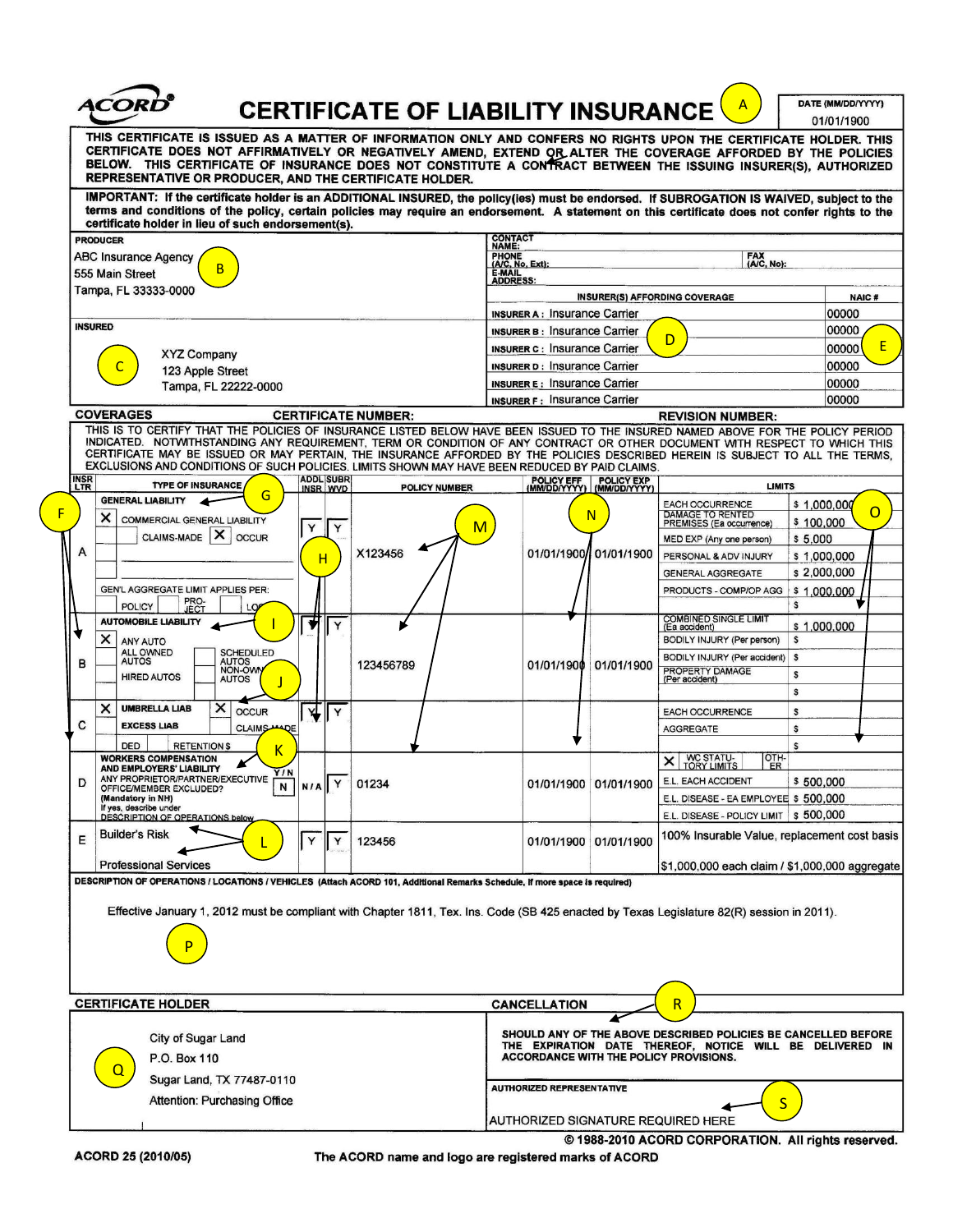(Instructions for completing and submitting a certificate to the City of Sugar Land)

Complete the certificate of insurance with the information listed below:

- A) Certificate of Insurance date
- B) Producer (Insurance Agency) Information -complete name, address, telephone information, & email address.
- C) Insured's (Insurance Policy Holder) Information -complete name & address information
- D) Insurer (name/names of insurance company) \*\*(Remember the City requires all insurance companies to be Authorized to do business in the State of Texas and be rated by A.M. Best with a rating of B+ (or better) Class VI (or higher) or otherwise be acceptable to the City if not rated by A. M. Best)
- E) NAIC # (National Association of Insurance Commissioners, a # that is assigned by the State to all insurance companies)
- F) Insurer letter represents which insurance company provides which type of coverage from D
- G) General Liability Insurance Policy must have an (x) in box. Also, "Occurrence" type policy -must have an (x) in the box (occurrence policy preferred but claims made policy can be accepted with special approval)
- H) This section shall be filled in with "Y" for yes under Additional Insured for all coverages, except for Professional Liability and Workers' Compensation. There shall also be a "Y" for yes under all coverages for subrogation waived.
- I) Automobile Liability Insurance must be checked for Any Auto, All Owned Autos, Hired Autos
- J) Umbrella Coverage must be checked in this section and by occurrence whenever it is required by written contract and in accordance with the contract value.
- K) Worker's Compensation and Employers Liability Insurance information must be completed in this section of the certificate of insurance form (if applicable)
- L) Builder's Risk Policy for construction projects as designated by the City of Sugar Land. Professional Liability Coverage – for professional services if required by the City of Sugar Land.
- M) Insurance Policy #'s
- N) Insurance policy effective dates (always check for current dates)
- O) Insurance Policy limits **(See Insurance Requirements Checklist)**
- P) This section is to list projects, dates of projects, or location of project. Endorsements to the insurance policy(ies) must be provided separately and not in this section. The following endorsements are required by the City of Sugar Land.
	- (1) Adding the City of Sugar Land as an additional insured. The "additional insured" endorsement is not required for professional liability and workers compensation insurance; and
	- (2) Waiver of Subrogation
	- (3) Primary and Non-Contributory
	- (4) Cancellation Notice
- Q) City of Sugar Land's name and address information must be listed in this section
- R) Notice of cancellation, non-renewal, or material change to the insurance policy(ies) must be provided to the City of Sugar Land in accordance with a cancellation notice endorsement to the policy and/or per the policy provisions based on the endorsement adding the City as an additional insured. (Sec. 1811.155, Tex. Ins. Code)
- S) The certificate must be signed by the Authorized Agent in this section of the certificate form.